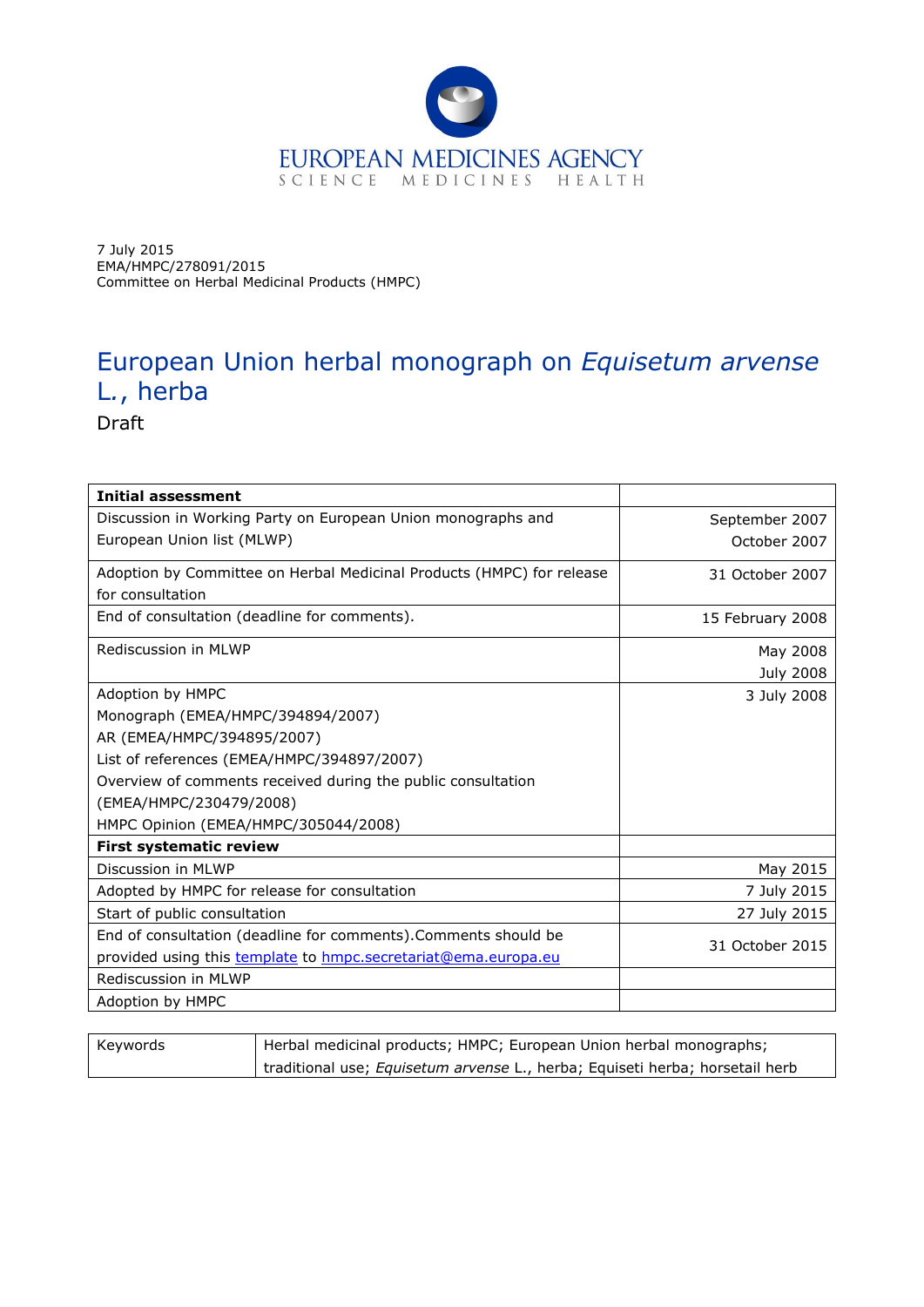| BG (bulgarski): Полски хвощ, стрък                   | LT (lietuvių kalba): Asiūklių žolė     |
|------------------------------------------------------|----------------------------------------|
| CS (čeština): přesličková nať                        | LV (latviešu valoda): Kosas laksti     |
| DA (dansk): Padderok                                 | MT (Malti): Denb iż-żiemel             |
| DE (Deutsch): Schachtelhalmkraut                     | NL (Nederlands): Heermoes              |
| EL (elliniká): πόα Ιππουρίδος                        | PL (polski): Ziele skrzypu             |
| EN (English): Horsetail herb                         | PT (português): Cavalinha              |
| ES (español): Cola de caballo, partes aéreas de      | RO (română): iarbă de coada calului    |
| ET (eesti keel): osjaürt                             | SK (slovenčina): Vňať prasličky        |
| FI (suomi): peltokorte                               | SL (slovenščina): zel njivske preslice |
| FR (français): Prêle (tige de)                       | SV (svenska): Åkerfräken, ört          |
| HR (hrvatski): zelen poljske preslice                | IS (íslenska):                         |
| HU (magyar): Mezei zsurló meddő hajtás               | NO (norsk): Kjerringrokk               |
| IT (italiano): Equiseto (Coda cavallina) parti aeree |                                        |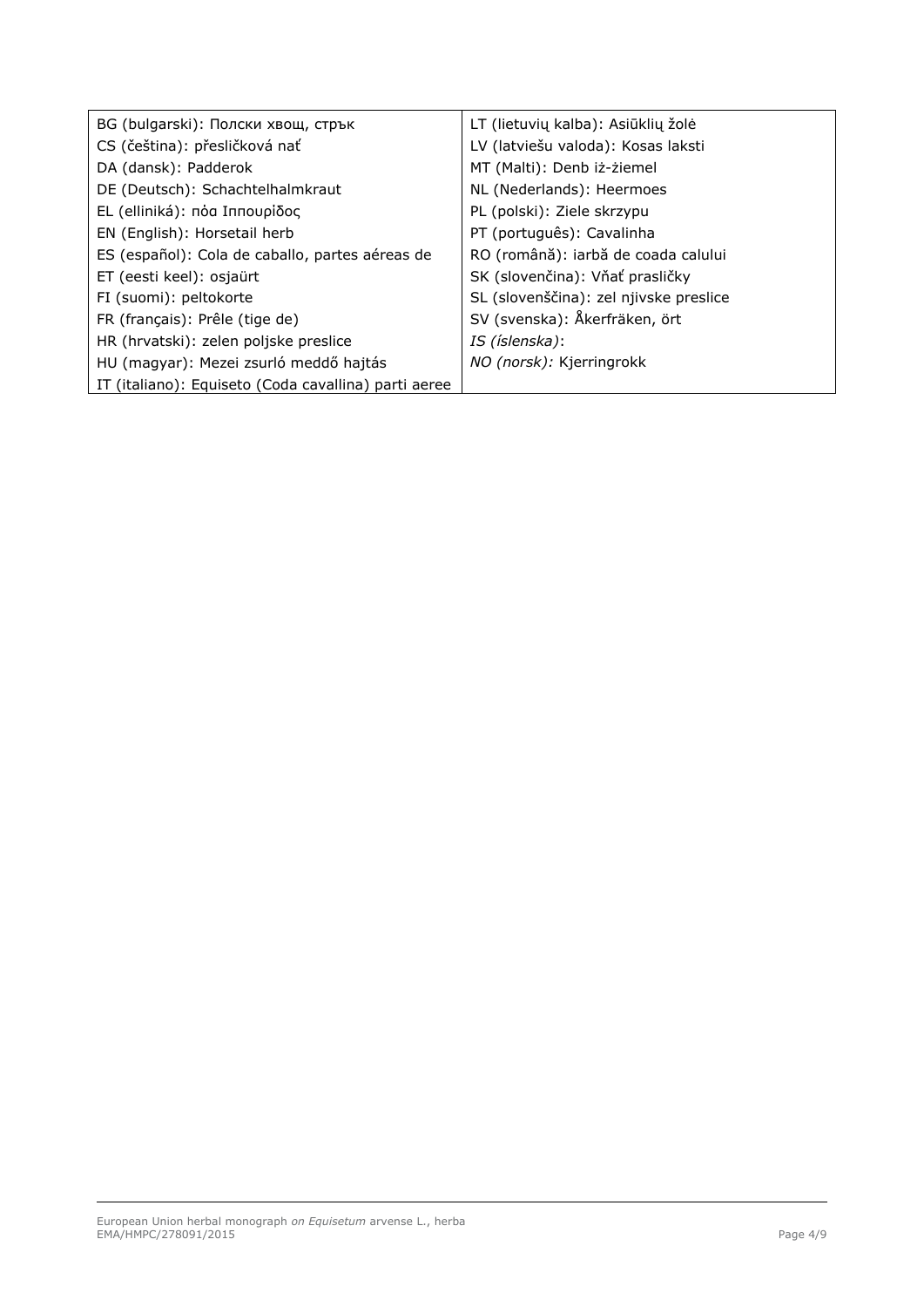### **European Union herbal monograph on** *Equisetum arvense* **L., herba**

# **1. Name of the medicinal product**

To be specified for the individual finished product.

# **2. Qualitative and quantitative composition**<sup>1,2</sup>

| Well-established use | <b>Traditional use</b>                                                                                                         |
|----------------------|--------------------------------------------------------------------------------------------------------------------------------|
|                      | With regard to the registration application of<br>Article 16d(1) of Directive 2001/83/EC as<br>amended                         |
|                      | Equisetum arvense L., herba (horsetail herb)                                                                                   |
|                      | i) Herbal substance<br>Not applicable.                                                                                         |
|                      | ii) Herbal preparations                                                                                                        |
|                      | a) Comminuted herbal substance                                                                                                 |
|                      | b) Expressed juice from fresh herbal substance<br>(DER $1:1.6-2.0$ )                                                           |
|                      | c) Liquid extract from fresh herbal substance<br>(DER 1:9), extraction solvent: water                                          |
|                      | d) Dry extract (DER 4-7:1) extraction solvent:<br>water                                                                        |
|                      | e) Liquid extract (DER 1:5), extraction solvent:<br>ethanol 96% (V/V) : water : sweet wine<br>16.5% (V/V) (16.5:13.5:70) (m/m) |
|                      | Liquid extract (DER 1:4.5-5.0) extraction<br>f)<br>solvent: sweet wine 16% (V/V): ethanol 96%<br>$(V/V)$ (91:9) (m/m)          |
|                      | g) Liquid extract (DER 1:1) extraction solvent:<br>25% ethanol                                                                 |
|                      | h) Liquid extract (DER 1:4-5), extraction<br>solvent: ethanol 31.5% (V/V)                                                      |
|                      | i)<br>Dry extract (DER 7.5-10.5:1) extraction<br>solvent: ethanol 70% (V/V)                                                    |

ł

 $1$ The declaration of the active substance(s) for an individual finished product should be in accordance with relevant herbal quality guidance.

 $2$  The material complies with the Ph. Eur. monograph (ref.: 1825)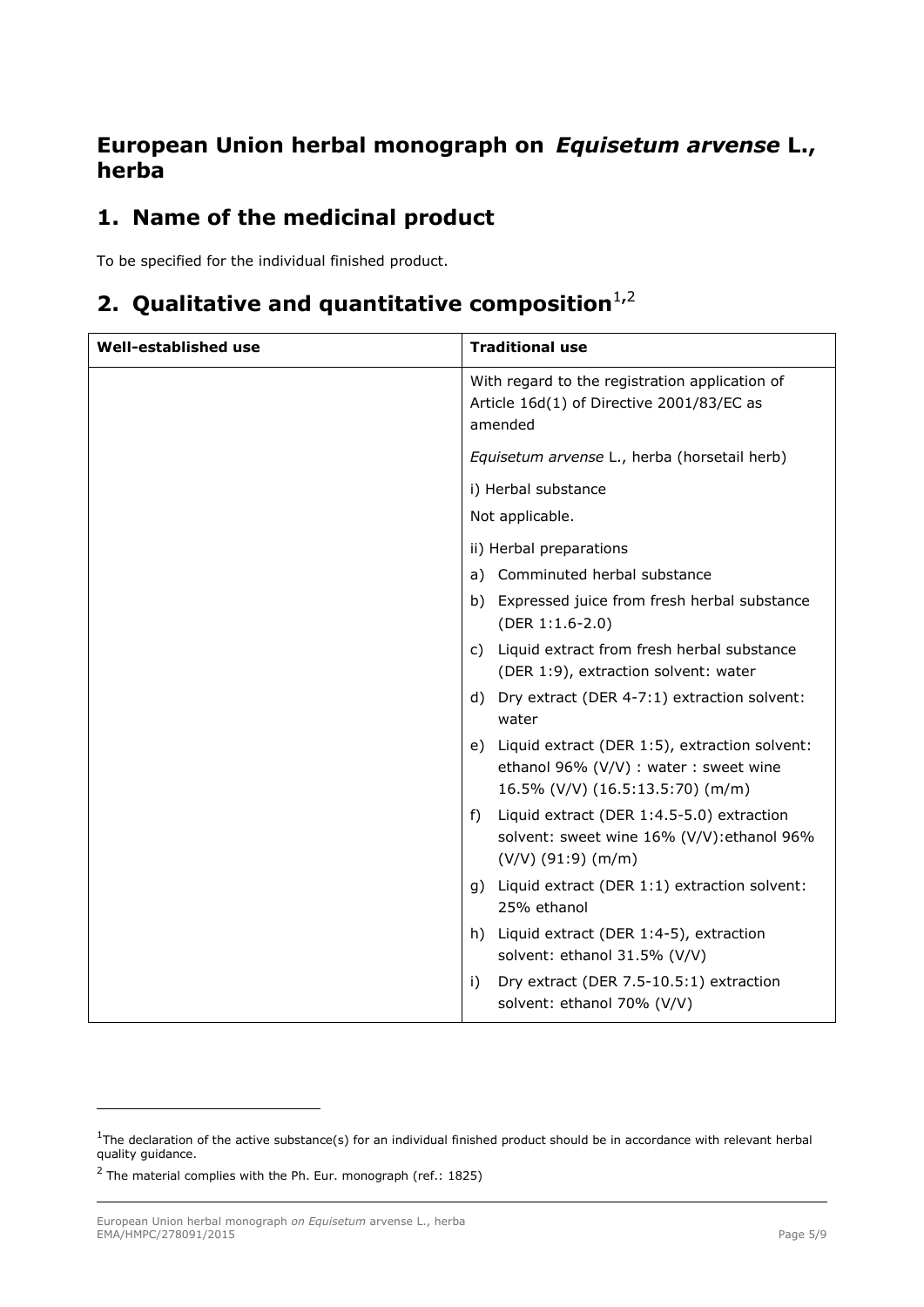## **3. Pharmaceutical form**

| Well-established use | <b>Traditional use</b>                                                                           |
|----------------------|--------------------------------------------------------------------------------------------------|
|                      | Comminuted herbal substance as herbal tea or in<br>solid dosage forms for oral use.              |
|                      | Herbal preparations in liquid or solid dosage forms<br>for oral use.                             |
|                      | Comminuted herbal substance for infusion or<br>decoction preparation for cutaneous use.          |
|                      | Herbal preparations in liquid dosage forms for<br>cutaneous use.                                 |
|                      | The pharmaceutical form should be described by<br>the European Pharmacopoeia full standard term. |

# **4. Clinical particulars**

### *4.1. Therapeutic indications*

| Well-established use | <b>Traditional use</b>                                                                                                                                                  |
|----------------------|-------------------------------------------------------------------------------------------------------------------------------------------------------------------------|
|                      | Indication 1                                                                                                                                                            |
|                      | Traditional herbal medicinal product used to<br>increase the amount of urine to achieve flushing<br>of the urinary tract as an adjuvant in minor<br>urinary complaints. |
|                      | Indication 2                                                                                                                                                            |
|                      | Traditional herbal medicinal product used for<br>supportive treatment of superficial wounds.                                                                            |
|                      | The product is a traditional herbal medicinal<br>product for use in specified indications exclusively<br>based upon long-standing use.                                  |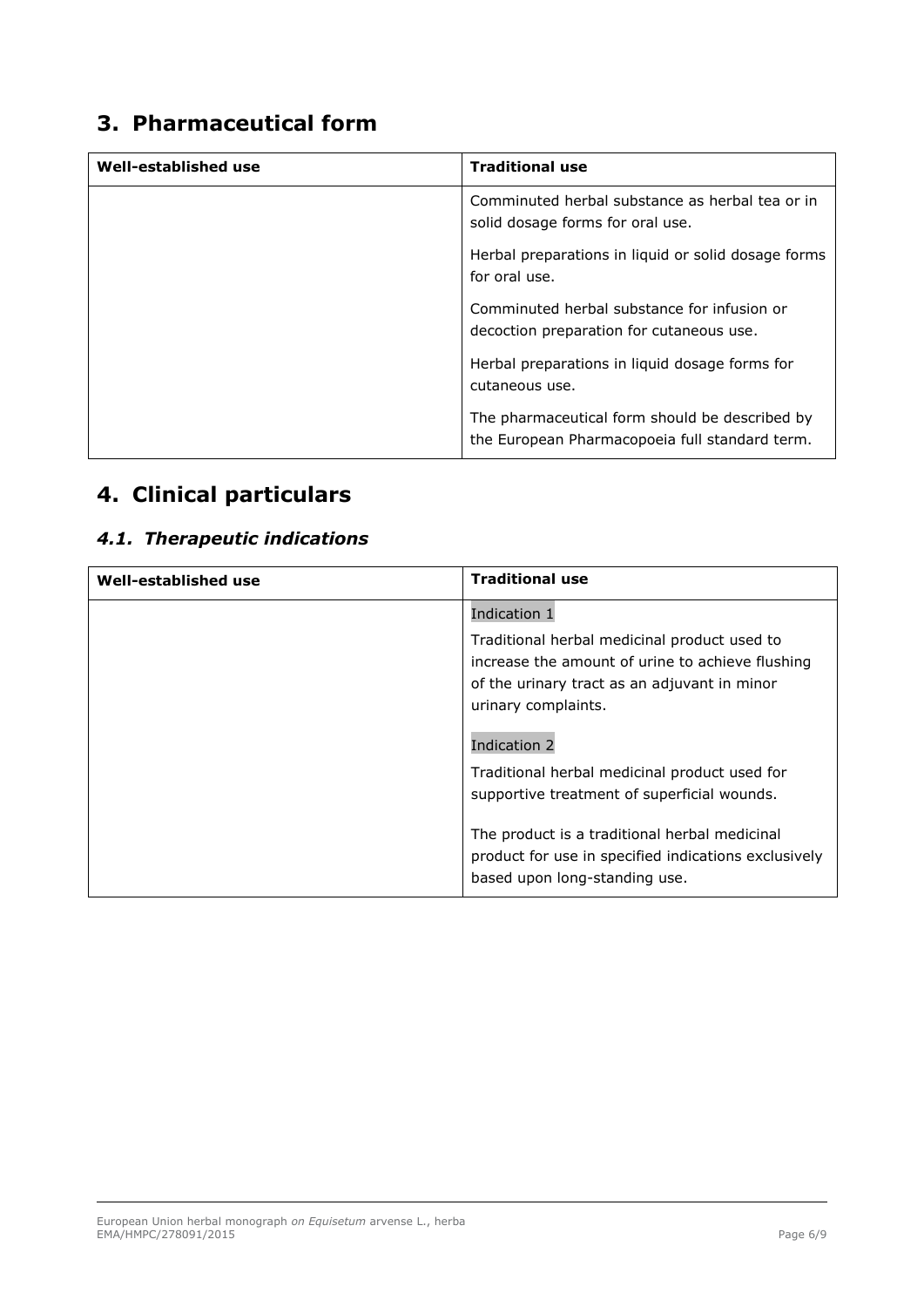| Well-established use | <b>Traditional use</b>                                                                                                                                                                                |
|----------------------|-------------------------------------------------------------------------------------------------------------------------------------------------------------------------------------------------------|
|                      | <b>Posology</b>                                                                                                                                                                                       |
|                      | Indication 1                                                                                                                                                                                          |
|                      | Adolescents, adults and elderly                                                                                                                                                                       |
|                      | Herbal tea:<br>a)<br>single dose: 1-4 g of the comminuted herbal<br>substance in 150 ml of boiling water as an<br>infusion or as a decoction (5-15 minutes),<br>3-4 times daily<br>daily dose: 3-12 g |
|                      | Comminuted herbal substances in solid form:<br>single dose: 570 mg<br>3 times daily<br>daily dose: 1.7 g                                                                                              |
|                      | single dose: 10-20 ml, 3 times daily<br>b)<br>daily dose: 30-60 ml                                                                                                                                    |
|                      | single dose: 10 ml, 3-4 times daily<br>C)<br>daily dose: 30-40 ml                                                                                                                                     |
|                      | single dose: 370 mg 3 times daily or<br>d)<br>540 mg 2 times daily<br>daily dose: 1080-1110 mg                                                                                                        |
|                      | single dose: 0.96-1.23 ml, 3-4 times daily<br>e)<br>daily dose: 2.88-4.92 ml                                                                                                                          |
|                      | single dose: 1.1 ml, 3 times daily<br>$f$ )<br>daily dose: 3.3 ml                                                                                                                                     |
|                      | single dose: 1-4 ml, 3 times daily<br>g)<br>daily dose: 3-12 l                                                                                                                                        |
|                      | single dose: 0.7 ml, 3 times daily<br>h)<br>daily dose: 2.1 ml                                                                                                                                        |
|                      | i)<br>single dose: 200-225 mg, 3 times daily<br>daily dose: 600-675 mg                                                                                                                                |
|                      | The use in children under 12 years of age is not<br>recommended (see section 4.4 'Special warnings<br>and precautions for use').                                                                      |
|                      |                                                                                                                                                                                                       |

### *4.2. Posology and method of administration<sup>3</sup>*

 3 For guidance on herbal substance/herbal preparation administered as herbal tea or as infusion/decoction/macerate preparation, please refer to the HMPC 'Glossary on herbal teas' (EMA/HMPC/5829/2010 Rev.1).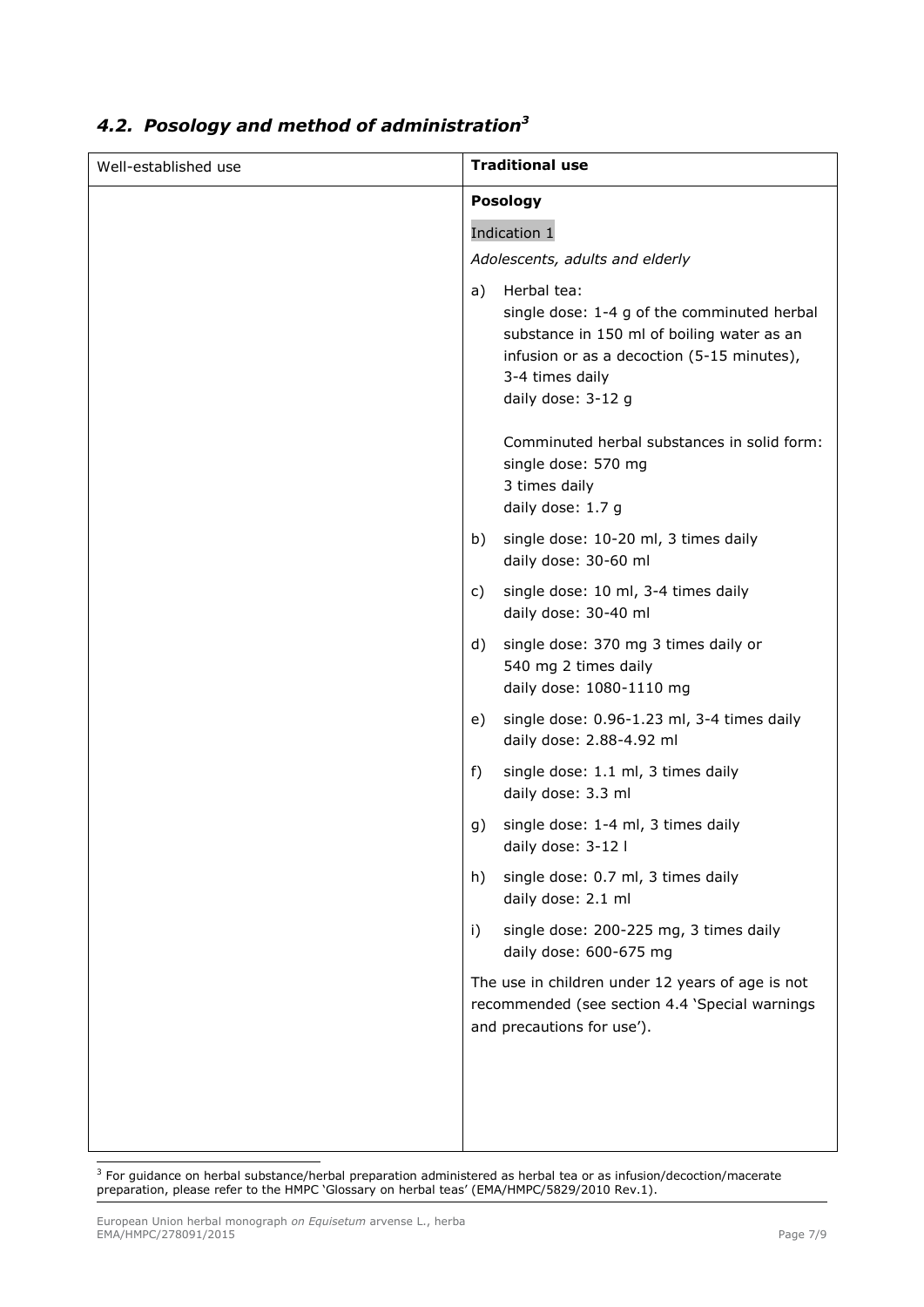| Well-established use | <b>Traditional use</b>                                                                                                                                                   |
|----------------------|--------------------------------------------------------------------------------------------------------------------------------------------------------------------------|
|                      | <b>Indication 2</b>                                                                                                                                                      |
|                      | Adolescents, adults and elderly                                                                                                                                          |
|                      | single dose: 10 g of the comminuted herbal<br>a)<br>substance in 11 of water as decoction for<br>impregnated dressing and irrigation<br>daily dose: one to several times |
|                      | single dose: 40 ml of the expressed juice in<br>b)<br>500 ml water for impregnated dressing and<br>irrigation<br>daily dose: one to several times                        |
|                      | The use in children under 12 years of age is not<br>recommended (see section 4.4 'Special warnings<br>and precautions for use').                                         |
|                      | <b>Duration of use</b>                                                                                                                                                   |
|                      | Indication 1                                                                                                                                                             |
|                      | Herbal preparations are traditionally used over a<br>period of 2 to 4 weeks.                                                                                             |
|                      | Indication 1 and 2                                                                                                                                                       |
|                      | If the symptoms persist longer than 1 week<br>during the use of the medicinal product, a doctor<br>or a qualified health care practitioner should be<br>consulted.       |
|                      | <b>Method of administration</b>                                                                                                                                          |
|                      | Indication 1                                                                                                                                                             |
|                      | Oral use.                                                                                                                                                                |
|                      | Indication <sub>2</sub>                                                                                                                                                  |
|                      | Cutaneous use.                                                                                                                                                           |

### *4.3. Contraindications*

| Well-established use | <b>Traditional use</b>                                                                  |
|----------------------|-----------------------------------------------------------------------------------------|
|                      | Hypersensitivity to the active substance.                                               |
|                      | Indication 1                                                                            |
|                      | Conditions where a reduced fluid intake is<br>recommended (e.g. severe cardiac or renal |
|                      | diseases).                                                                              |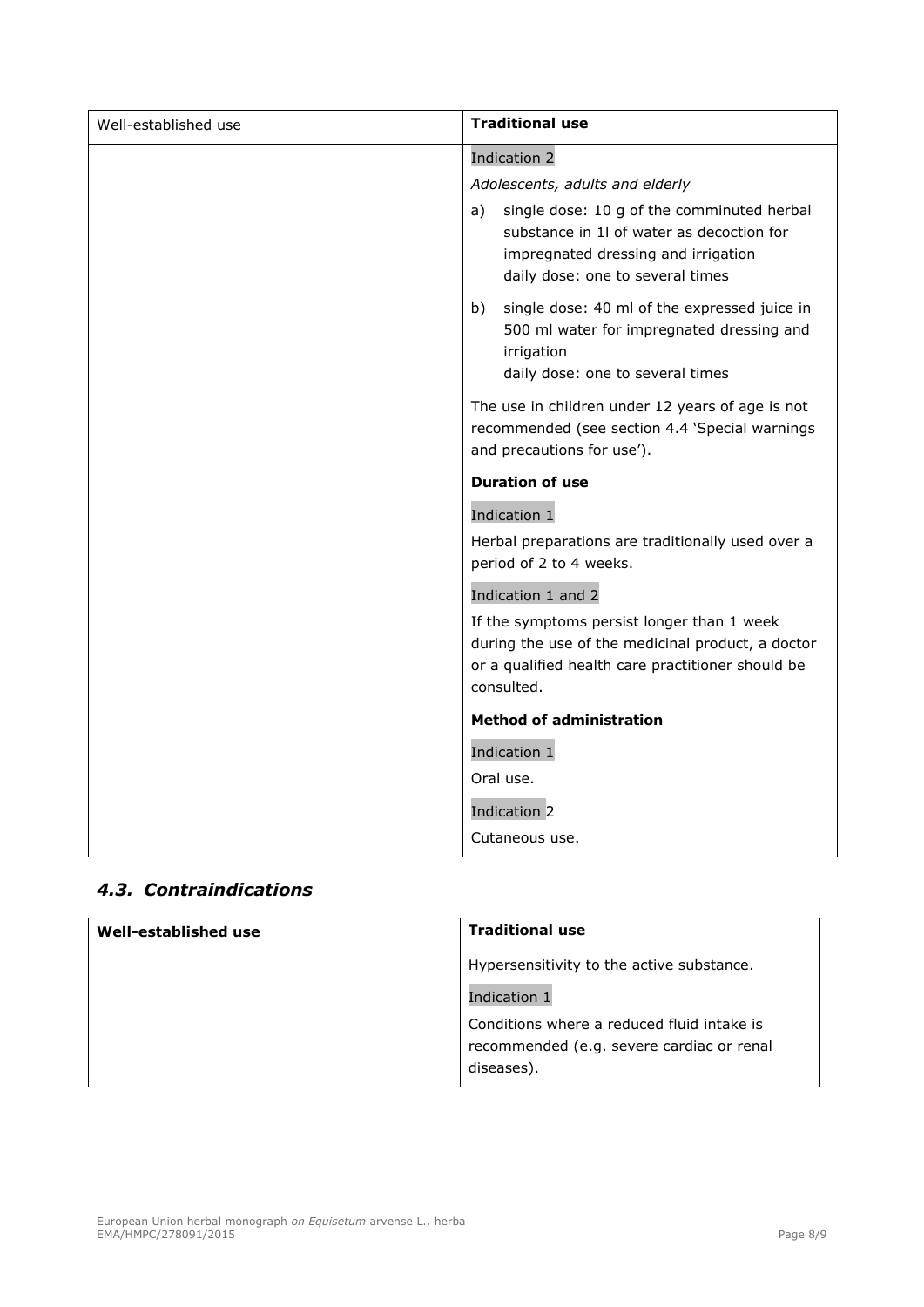| Well-established use | <b>Traditional use</b>                                                                                                                                                                                                               |
|----------------------|--------------------------------------------------------------------------------------------------------------------------------------------------------------------------------------------------------------------------------------|
|                      | The use in children under 12 years of age has not<br>been established due to lack of adequate data.<br>Indication 1                                                                                                                  |
|                      | If complaints or symptoms such as fever, dysuria,<br>spasm or blood in urine occur or if the symptoms<br>worsen during the use of the medicinal product, a<br>doctor or a qualified health care practitioner<br>should be consulted. |
|                      | For preparations other than tea preparations<br>ensure appropriate fluid intake.                                                                                                                                                     |
|                      | For extracts containing ethanol, the appropriate<br>labelling for ethanol, taken from the 'Guideline on<br>excipients in the label and package leaflet of<br>medicinal products for human use', must be<br>included.                 |
|                      | Indication 2                                                                                                                                                                                                                         |
|                      | If the symptoms worsen during the use of the<br>medicinal product, a doctor or a qualified health<br>care practitioner should be consulted.                                                                                          |
|                      | If signs of skin infection are observed, a doctor or<br>a qualified health care practitioner should be<br>consulted.                                                                                                                 |

### *4.4. Special warnings and precautions for use*

#### *4.5. Interactions with other medicinal products and other forms of interaction*

| Well-established use | <b>Traditional use</b> |
|----------------------|------------------------|
|                      | None reported.         |

#### *4.6. Fertility, pregnancy and lactation*

| Well-established use | <b>Traditional use</b>                                                                                                                                                 |
|----------------------|------------------------------------------------------------------------------------------------------------------------------------------------------------------------|
|                      | Indication 1                                                                                                                                                           |
|                      | Safety during pregnancy and lactation has not<br>been established. In the absence of sufficient<br>data, the use during pregnancy and lactation is<br>not recommended. |
|                      | No fertility data available.                                                                                                                                           |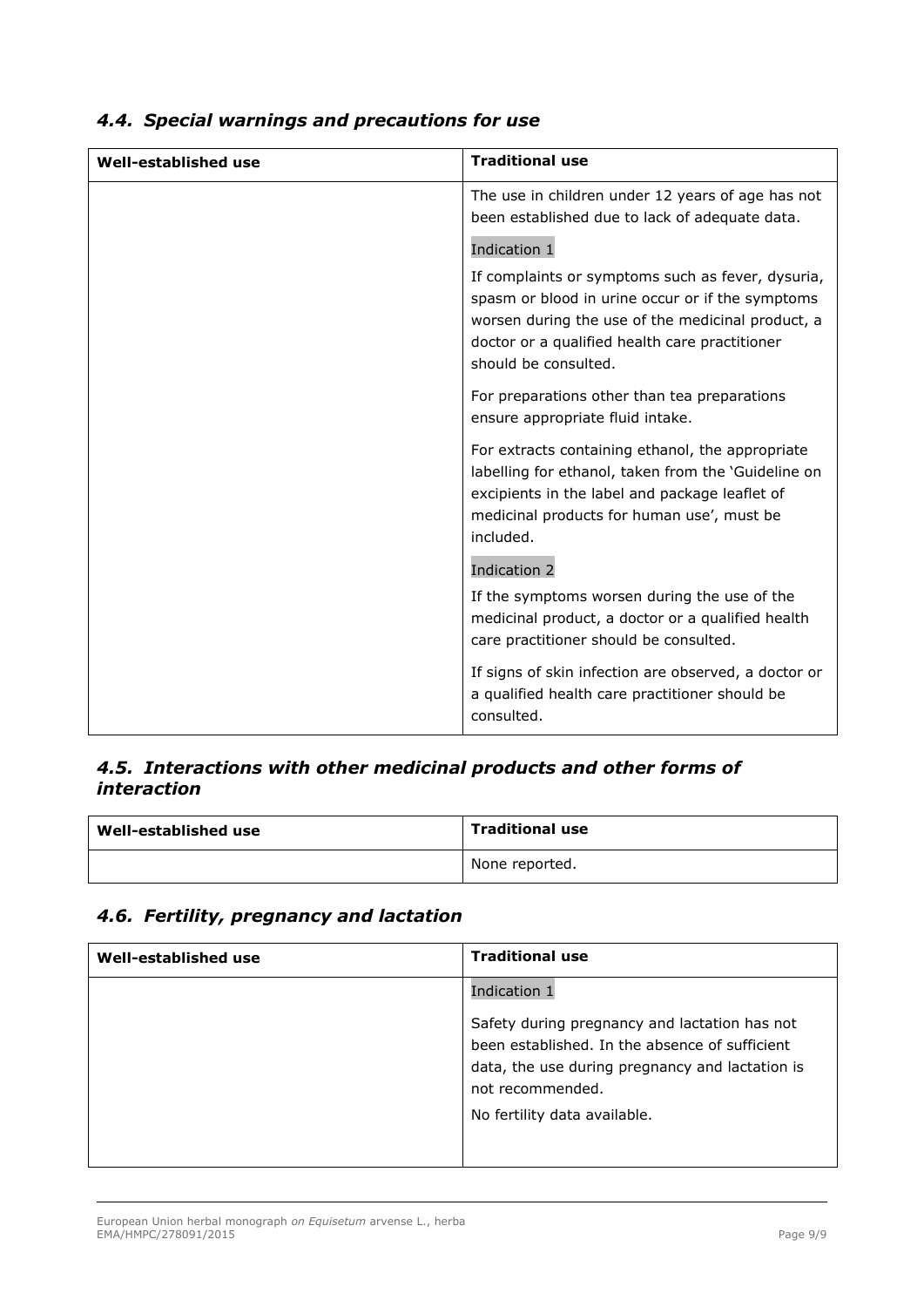| Well-established use | <b>Traditional use</b>                                                                                                                                                                                                                             |
|----------------------|----------------------------------------------------------------------------------------------------------------------------------------------------------------------------------------------------------------------------------------------------|
|                      | Indication 2                                                                                                                                                                                                                                       |
|                      | There are no data on use during pregnancy or<br>lactation. In the absence of sufficient data, the<br>use during pregnancy is not recommended.<br>Products containing Equiseti herba should not be<br>applied to the breast of breastfeeding women. |
|                      | No fertility data available.                                                                                                                                                                                                                       |

#### *4.7. Effects on ability to drive and use machines*

| Well-established use | <b>Traditional use</b>                                                                    |
|----------------------|-------------------------------------------------------------------------------------------|
|                      | No studies on the effect on the ability to drive and<br>use machines have been performed. |

#### *4.8. Undesirable effects*

| Well-established use | <b>Traditional use</b>                                                                                                            |
|----------------------|-----------------------------------------------------------------------------------------------------------------------------------|
|                      | Indication 1                                                                                                                      |
|                      | Mild gastrointestinal complaints have been<br>reported. The frequency is not known.<br>Indication 1 and 2                         |
|                      | Allergic reactions (e.g. rash, swelling of the face)<br>have been reported. The frequency is not known.                           |
|                      | If other adverse reactions not mentioned above<br>occur, a doctor or a qualified health care<br>practitioner should be consulted. |

#### *4.9. Overdose*

| Well-established use | <b>Traditional use</b>                 |
|----------------------|----------------------------------------|
|                      | No case of overdose has been reported. |

## **5. Pharmacological properties**

#### *5.1. Pharmacodynamic properties*

| Well-established use | <b>Traditional use</b>                                                              |
|----------------------|-------------------------------------------------------------------------------------|
|                      | Not required as per Article $16c(1)(a)(iii)$ of<br>Directive 2001/83/EC as amended. |